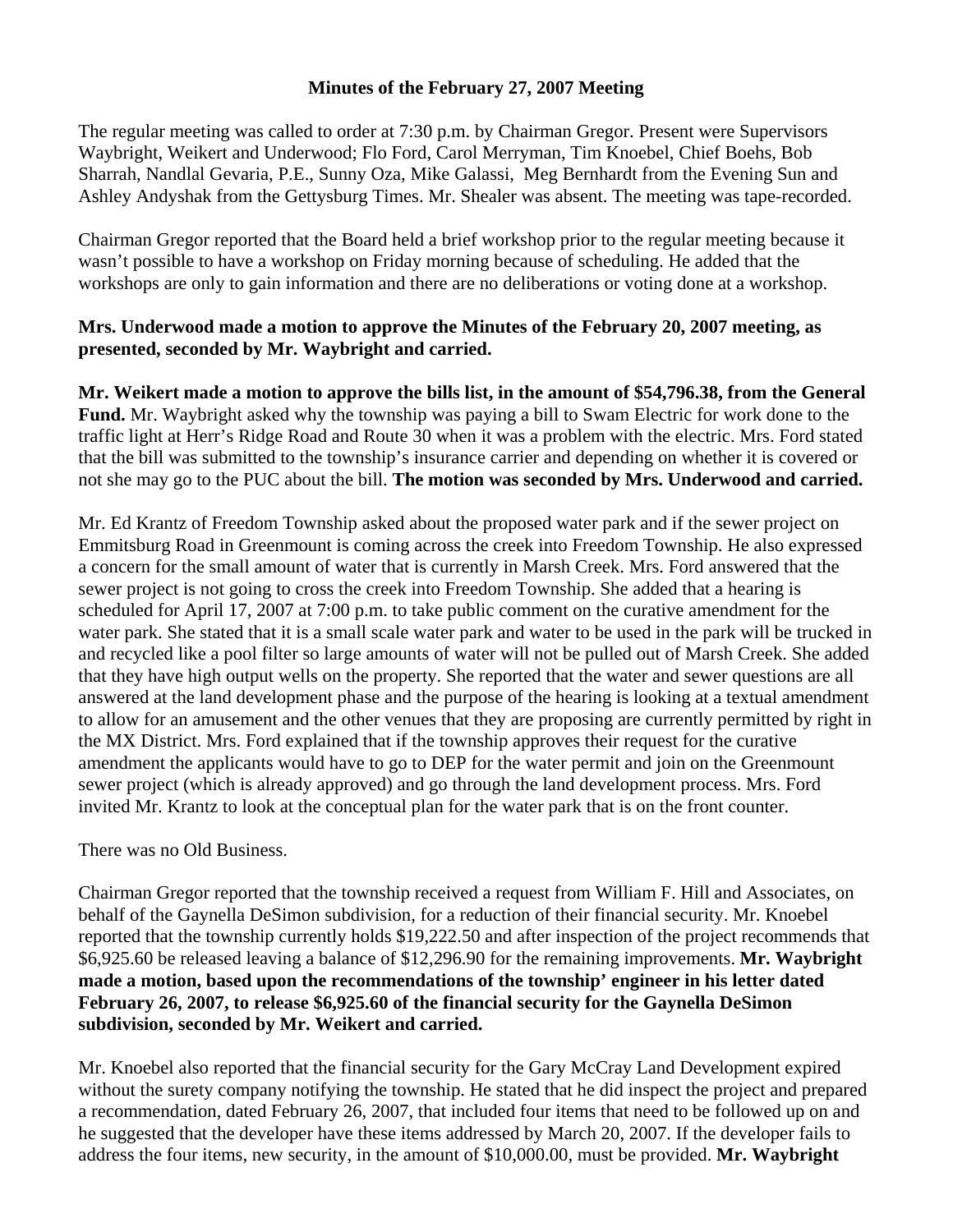## **made a motion, based on the engineer's recommendation dated February 26, 2007, to allow the developer until March 20, 2007 to complete the necessary follow-up items or provide new surety in the amount of \$10,000.00. The motion was seconded by Mr. Weikert and carried.**

Mr. Knoebel reported that The Ridge Preliminary Plan proposes 81 condominiums and a recreation/pool area on approximately 29 acres in the Residential zoning district near the intersection of Old Mill and Herr's Ridge Roads. He stated that the Planning Commission has recommended approval of the plan subject to the engineer's comments, dated February 8, 2007, being addressed. He added that there are eleven comments, some of which pertain to approval of the Final Plan. He also reported that comments from the township's traffic engineer, dated February 22, 2007, have been received and have been incorporated into his comments by reference. In addition, the Planning Commission recommended that there be a pedestrian connection between The Ridge and Cumberland Village. Mr. Sharrah stated that most of the comments are outside agency approvals and they are working on them. Chairman Gregor asked if everyone is aware that nothing is going to happen until the water booster pumping station or tank is in place. Mr. Sharrah stated that the developer has been a part of that process and is aware of it. Mrs. Ford reported that the pumping station is very close to being ready for construction. Mr. Sharrah also reported that there is a two-lot plan that divides off the existing house that will move forward when this plan goes to the Final Plan process. Mr. Weikert asked if there were any traffic control items recommended in the traffic engineer's letter. Mrs. Ford stated that there are not and that is why they are paying the traffic impact fee in that area. The traffic engineer's comments were discussed further because a copy did not make it into the Supervisors' notebooks. Mr. Knoebel stated that the burden does fall on the developer to address the comments for Final approval. **Mr. Weikert made a motion to approve The Ridge Preliminary Plan contingent upon the engineer's comments dated February 8, 2007, the traffic engineer's comments dated February 22, 2007 and the recommendation of the Planning Commission for a pedestrian connection with Cumberland Village being addressed. The motion was seconded by Mrs. Underwood and carried.** 

Chairman Gregor reported that the next item on the agenda is the Sunny Daze Final Plan for the Adams County Housing Authority on Biglerville Road. Mr. Knoebel reported that the plan proposes the subdivision of three lots from the existing 6.048 acre Gettysburg Inn parcel. He added that the hotel and new units will be connected to public sewer and a Resolution for Final Plan Approval has been prepared. **Mrs. Underwood made a motion to adopt the Resolution for Final Plan Approval 07-07 for the Sunny Daze subdivision subject to the conditions A – F as noted seconded by Mr. Waybright and carried.** 

**Mr. Weikert made a motion to approve a request from Sharrah Design Group, Inc., on behalf of George and Alberta Marinos, for extension of the approval timeframe for their subdivision plan until June 1, 2007 seconded by Mrs. Underwood and carried.** 

**Mrs. Underwood made a motion seconded by Mr. Weikert and carried to approve a request from Sharrah Design Group, Inc., on behalf of Martin Farm LLC, for extension of the approval timeframe for the Cumberland Village, Phase II Plan until June 1, 2007.** 

**Mr. Weikert made a motion to approve a Certificate of Appropriateness for James Newman for new vinyl siding on an existing home at 20 Maple Avenue seconded by Mr. Waybright and carried.** 

**Mr. Waybright made a motion seconded by Mr. Weikert and carried to approve a Certificate of Appropriateness for Chris Rebmann at 21 Table Rock Road to restore his farm to its 1860 appearance to the extent possible.** 

**Mrs. Underwood made a motion seconded by Mr. Weikert and carried to approve a Certificate of**